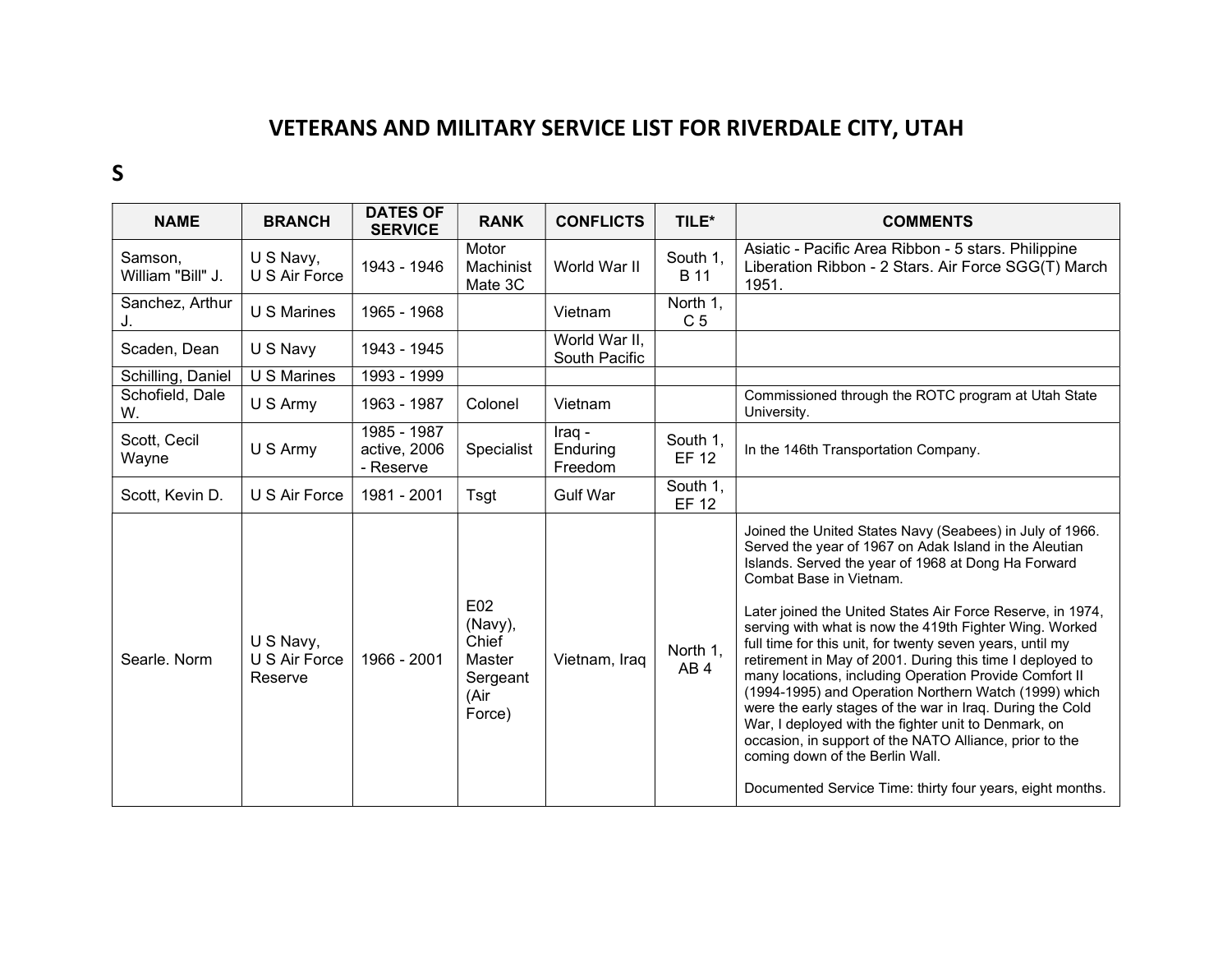| <b>NAME</b>               | <b>BRANCH</b>      | <b>DATES OF</b><br><b>SERVICE</b> | <b>RANK</b>               | <b>CONFLICTS</b> | TILE*                    | <b>COMMENTS</b>                                                                                                                                                                                                                                                                                                                                               |
|---------------------------|--------------------|-----------------------------------|---------------------------|------------------|--------------------------|---------------------------------------------------------------------------------------------------------------------------------------------------------------------------------------------------------------------------------------------------------------------------------------------------------------------------------------------------------------|
| Sears, Joseph<br>А.       | U S Navy           | 1942 - 1944                       |                           | World War II     |                          | Naval Officer - mostly at sea.                                                                                                                                                                                                                                                                                                                                |
| Sears, Jr.,<br>Joseph A.  | U S Army           | 1955 - 1957                       |                           |                  | South 1,<br><b>KL 14</b> | Army Security Agency - Germany                                                                                                                                                                                                                                                                                                                                |
| Seiler, Andrea            | U S Marines        | 2001 - 2005                       | Lance<br>Corporal         |                  | South 1,<br>HI 14        |                                                                                                                                                                                                                                                                                                                                                               |
| Sewell, Ronald<br>Е.      | U S Army           | 1968 - 1970                       | Spc 5                     | Vietnam          |                          |                                                                                                                                                                                                                                                                                                                                                               |
| Shafer, William           | U S Navy           | 1943 - 1945                       | Motor<br>Machinist<br>3rd | World War II     |                          | Navy Seabees                                                                                                                                                                                                                                                                                                                                                  |
| Shivel, Walt              | U S Air Force      | 1988 - 1997                       |                           |                  |                          | Active duty Air Force from 5-88 to 5-97. Joined the<br>National Guard in 11/08.                                                                                                                                                                                                                                                                               |
| Simmons,<br>Russell E.    | U S Air Force      | 1954 - 1957                       | A/2C                      |                  | South 1,<br><b>CD 12</b> |                                                                                                                                                                                                                                                                                                                                                               |
| Simmons, Bo<br>(James) O. | U S Air Force      | 1967 - 1987                       | MSgt                      |                  |                          | Assignments: Udorn AFB, Thailand; Mather AFB,<br>California; Elgin AFB, Florida; Barksdale AFB,<br>Louisiana; Izmir City AB, Turkey; Shaw AFB, South<br>Carolina; Zweibrucken AB, Germany; Hill AFB, Utah.                                                                                                                                                    |
| Simmons,<br>Marguerite B. | U S Air Force      | 1974 - 1996                       | MSgt                      |                  |                          | Assignments: Peterson AFB, Colorado; Izmir City<br>AB, Turkey; McConnel AFB, Kansas; Shaw AFB,<br>South Carolina; Zweibrucken AB, Germany; Hill AFB,<br>Utah.                                                                                                                                                                                                 |
| Simpson,<br>Junior B.     | U S Navy           | 1952 - 1956                       | SN                        | Korean War       | South 1,<br><b>CD 12</b> | Also served four years in the Reserves.                                                                                                                                                                                                                                                                                                                       |
| Skeen,<br>Talmage W.      |                    |                                   |                           |                  | South 1,<br>HI 14        |                                                                                                                                                                                                                                                                                                                                                               |
| Slate, Richard<br>N.      | <b>U S Marines</b> | 1966 - 1968                       | L/CPL<br>$(E-3)$          | Vietnam          | North 1,<br>114          | PFC Richard "Dick" Slate on patrol<br>- Flake Jacket and M-16. Notice<br>the cord on my hip. It was C-4 (a<br>plastic explosive that we would<br>use to warm up our c-rations) and<br>blasting caps on the pouch<br>underneath the fuse. I was<br>wearing this when I was wounded by a large booby trap.<br>Had it exploded I would not be writing this note! |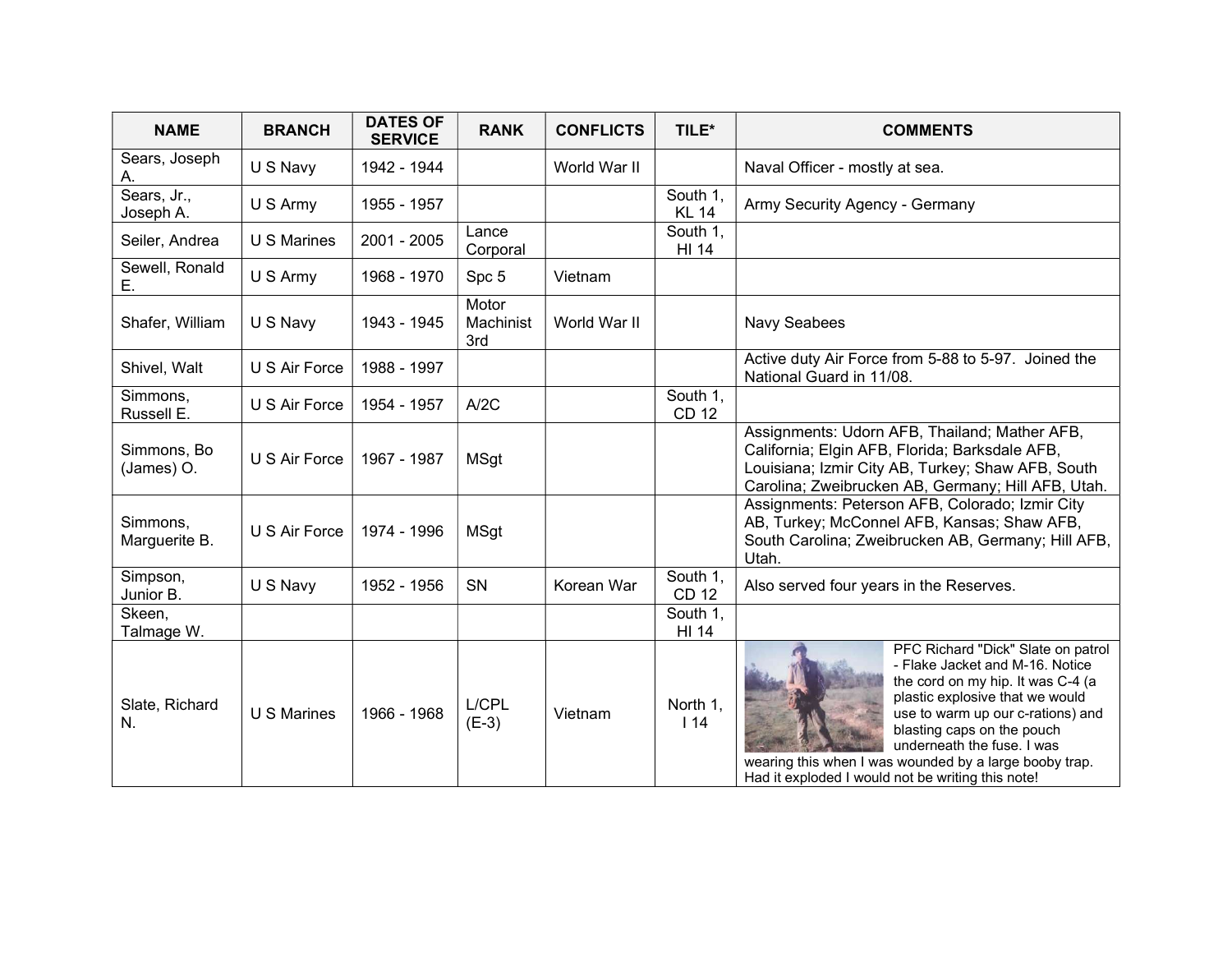|                         |               |                                   |             |                                          |                             | Left to right: Tommy Mason from Boston, Mass. Talked like<br>Bobby Kennedy weather on the radio or calling artillery, we<br>always heard the "A's.<br>PFC Richard Slate standing on the right hoping for a ride<br>back to our base after a 13 day operation.<br>Awarded the Purple Heart. |
|-------------------------|---------------|-----------------------------------|-------------|------------------------------------------|-----------------------------|--------------------------------------------------------------------------------------------------------------------------------------------------------------------------------------------------------------------------------------------------------------------------------------------|
| <b>NAME</b>             | <b>BRANCH</b> | <b>DATES OF</b><br><b>SERVICE</b> | <b>RANK</b> | <b>CONFLICTS</b>                         | TILE*                       | <b>COMMENTS</b>                                                                                                                                                                                                                                                                            |
| Smith, Charles<br>Η.    | U S Army      | 1942 - 1945                       |             | World War II                             | South 1,<br>A <sub>6</sub>  | Army Ordinance - England and US.                                                                                                                                                                                                                                                           |
| Smith, Glen J.          | U S Marines   | 1942 - 1945                       | <b>CPL</b>  | World War II                             | South 1,<br>J <sub>13</sub> | Iwo Jima.                                                                                                                                                                                                                                                                                  |
| Smith, Larry<br>Kent    | U S Army      | 1969 - 1972                       |             | Vietnam                                  |                             |                                                                                                                                                                                                                                                                                            |
| Smith, Max              |               |                                   |             |                                          |                             |                                                                                                                                                                                                                                                                                            |
| Spindler, Ron           | U S Air Force | 1966 - 1969                       |             |                                          |                             | Inventory Management Specialist. Served at Elgin<br>AFB, Florida; Hill AFB, Utah in the Air Force Systems<br>Command and Johnston Island, Pacific Ocean in the<br>Air Defense Command. Honorably discharged at<br>Travis AFB, CA.                                                          |
| Staley, Krista<br>Sjann | U S Army      | 1990 - 2001,<br>$2004 -$          | <b>SSGT</b> | <b>Desert</b><br>Storm, Iraqi<br>Freedom | South 1,<br>BC <sub>7</sub> | Reservist and active duty soldier for 14 years. During<br>this time she has suffered several injuries while<br>serving her country, a fractured shoulder and<br>concussion. She has been a valuable asset to her<br>brigade and has received several awards for her<br>service.            |
| Stephens, Dale          | U S Army      | 1964 - 1970                       |             |                                          |                             |                                                                                                                                                                                                                                                                                            |
| Stephens, Don<br>C.     | U S Navy      |                                   |             | World War II                             |                             |                                                                                                                                                                                                                                                                                            |
| Stephens,<br>Garth J.   | U S Army      |                                   |             | World War II                             |                             |                                                                                                                                                                                                                                                                                            |